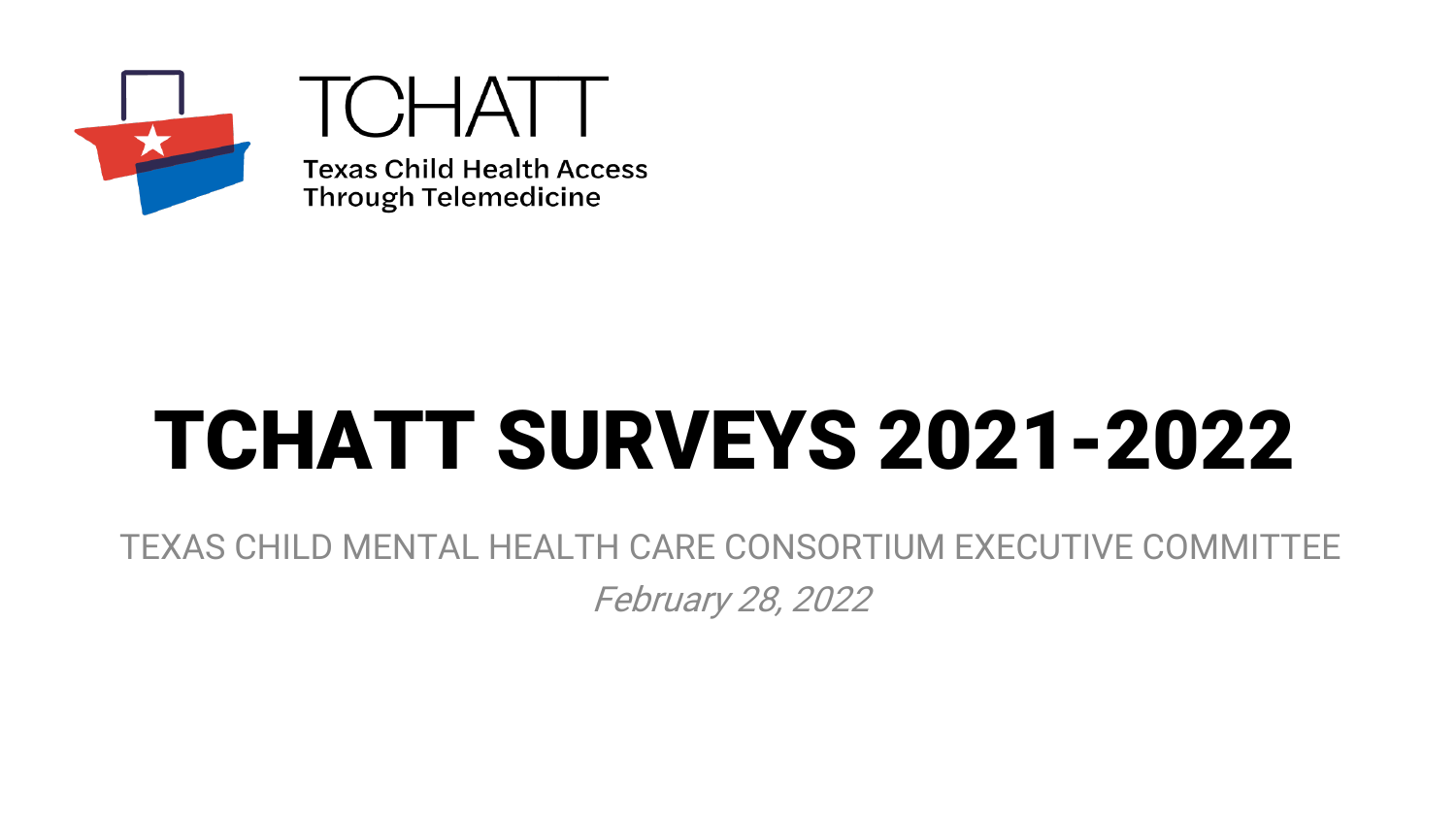## **TCHATT INTERNAL EVALUATION TEAM FAMILY EXPERIENCE SURVEYS**



TCHATT Family Survey; data from 9/1/2021 – 1/31/2022; N=133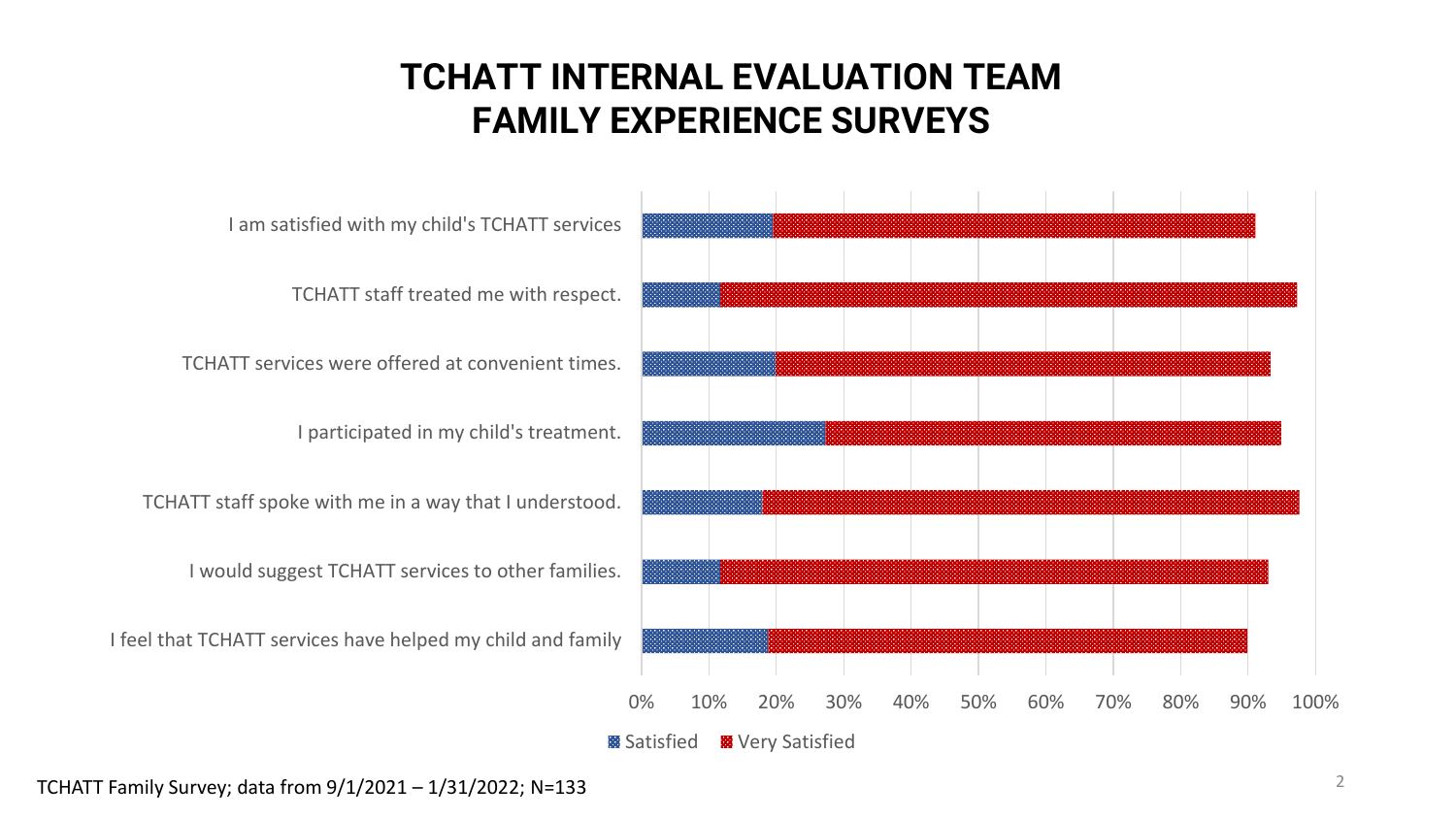#### **TCHATT INTERNAL EVALUATION TEAM FAMILY EXPERIENCE SURVEYS**

As a result of TCHATT services, my child or family is…

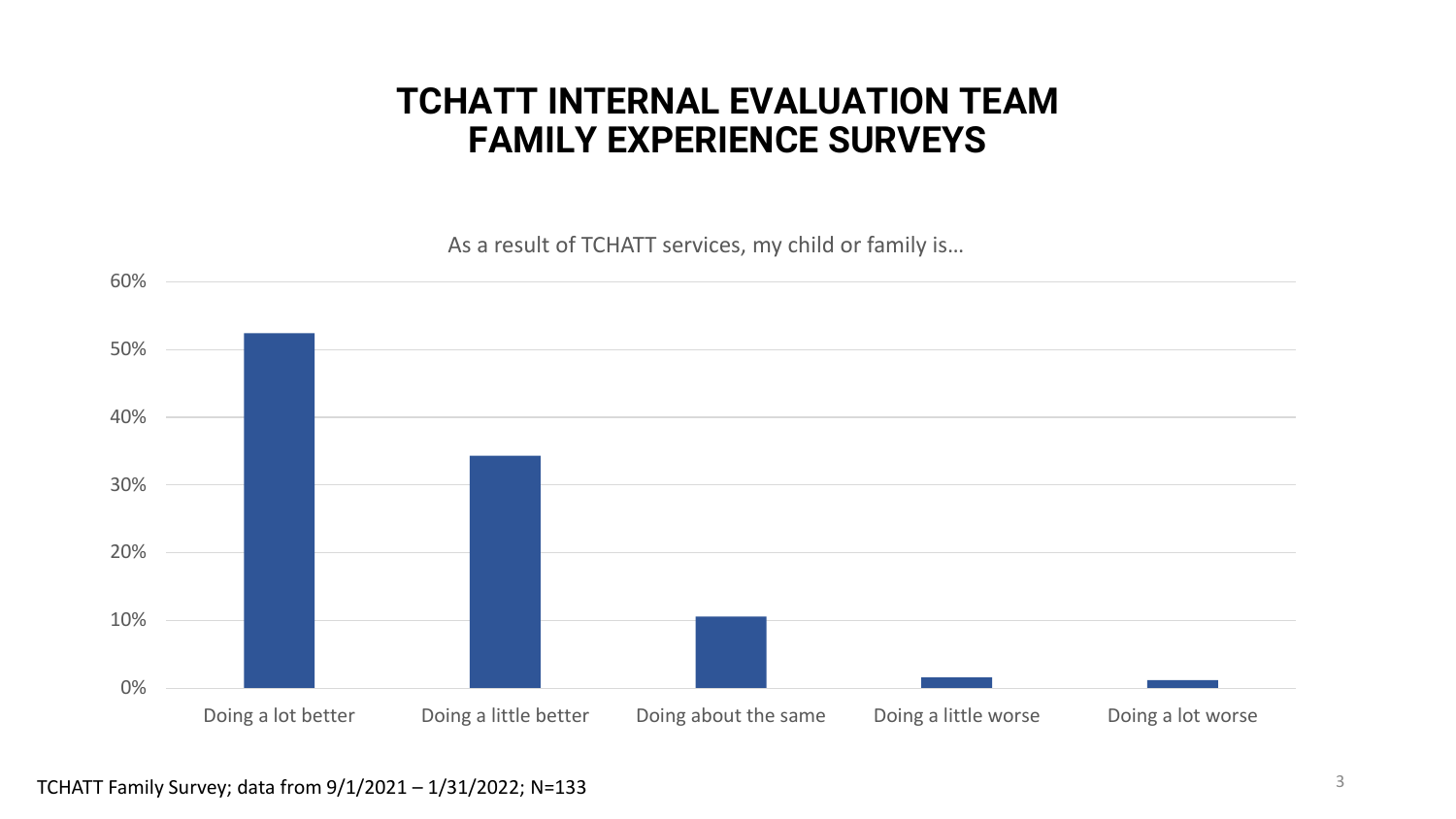## **TCHATT | INTERNAL EVALUATION TEAM SELECTED QUALITATIVE FAMILY RESPONSES**

- The services have been life saving for my child. I cannot think of anything to improve on.
- I am so grateful for this program. My daughter was in a really rough place and this program was like a shining light to her. It sparked amazing conversation between my daughter and I. She has some tools in her belt to handle situations she can't control in the future. Thank you! Thank you! Thank you!
- Expand TCHATT with more staff so that more families can benefit from this. These services are badly needed across the North Texas in numerous families!
- I'm grateful that this free service was offered via his school and the counselor.
- Provide more sessions! Everything was awesome except that it only lasted 4 sessions!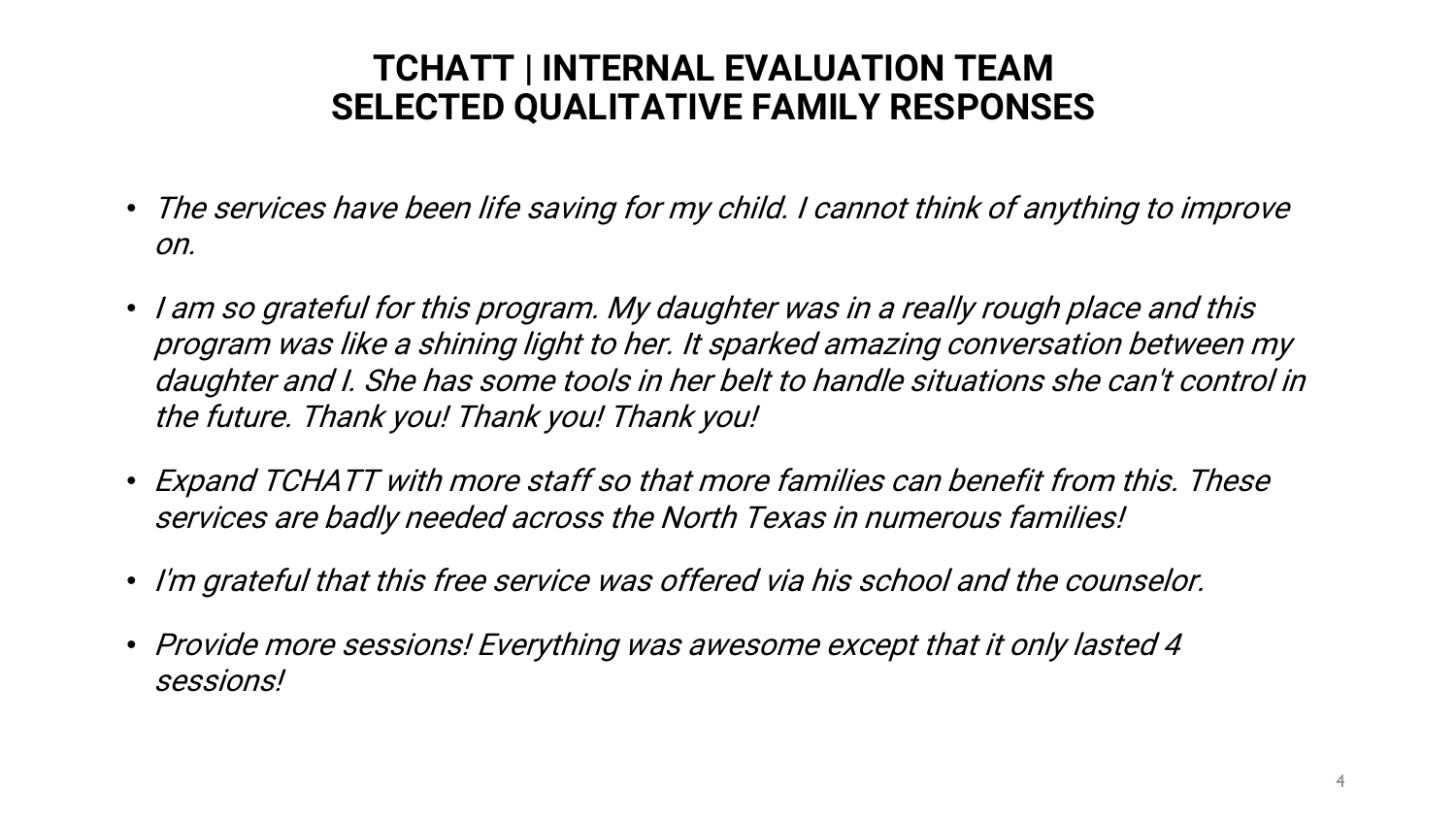## **TCHATT INTERNAL EVALUATION TEAM YOUTH EXPERIENCE SURVEYS**



TCHATT Youth Survey; data from 9/1/2021 – 1/31/2022; N=47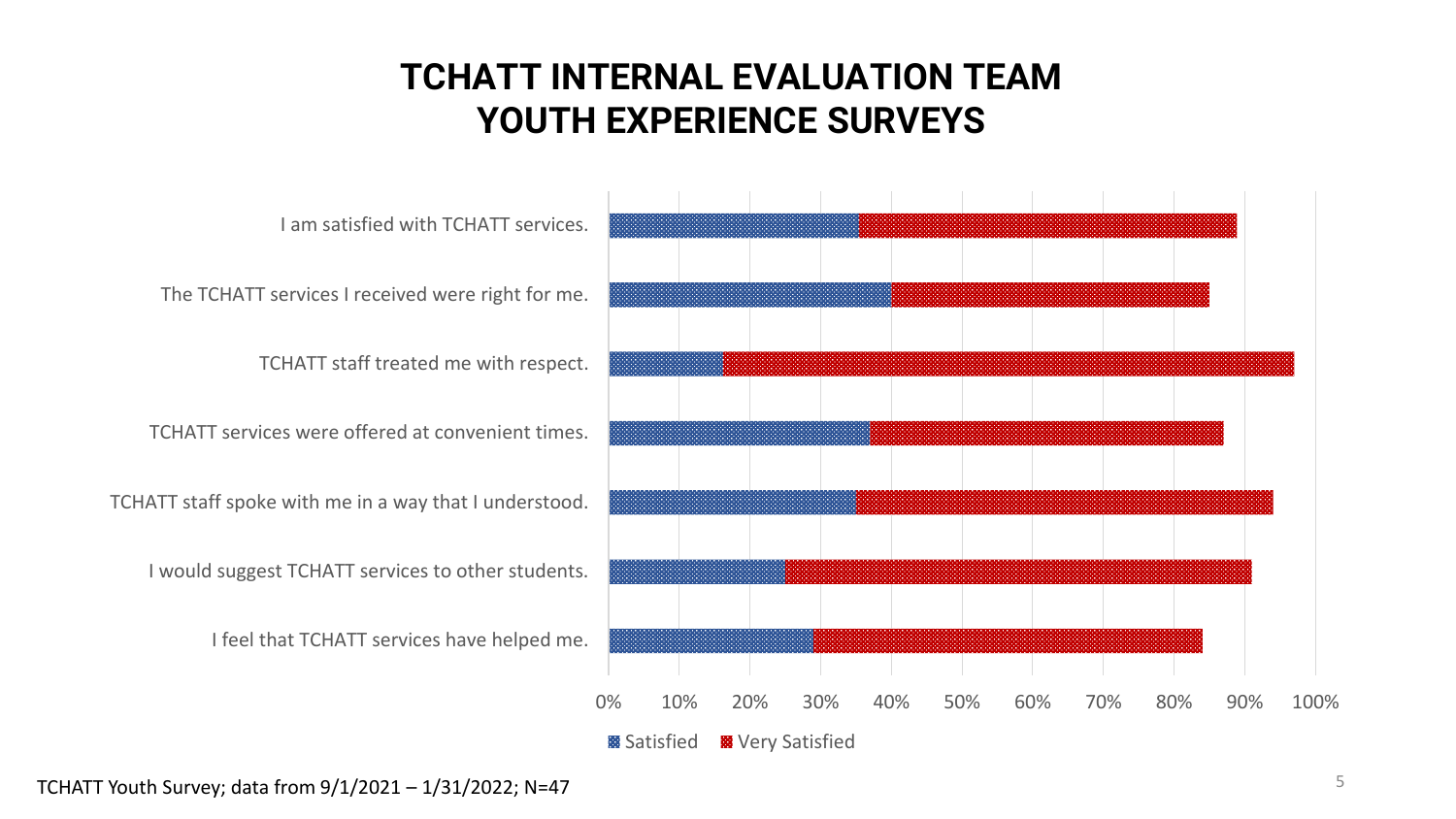#### **TCHATT INTERNAL EVALUATION TEAM YOUTH EXPERIENCE SURVEYS**

As a result of TCHATT services, I am…